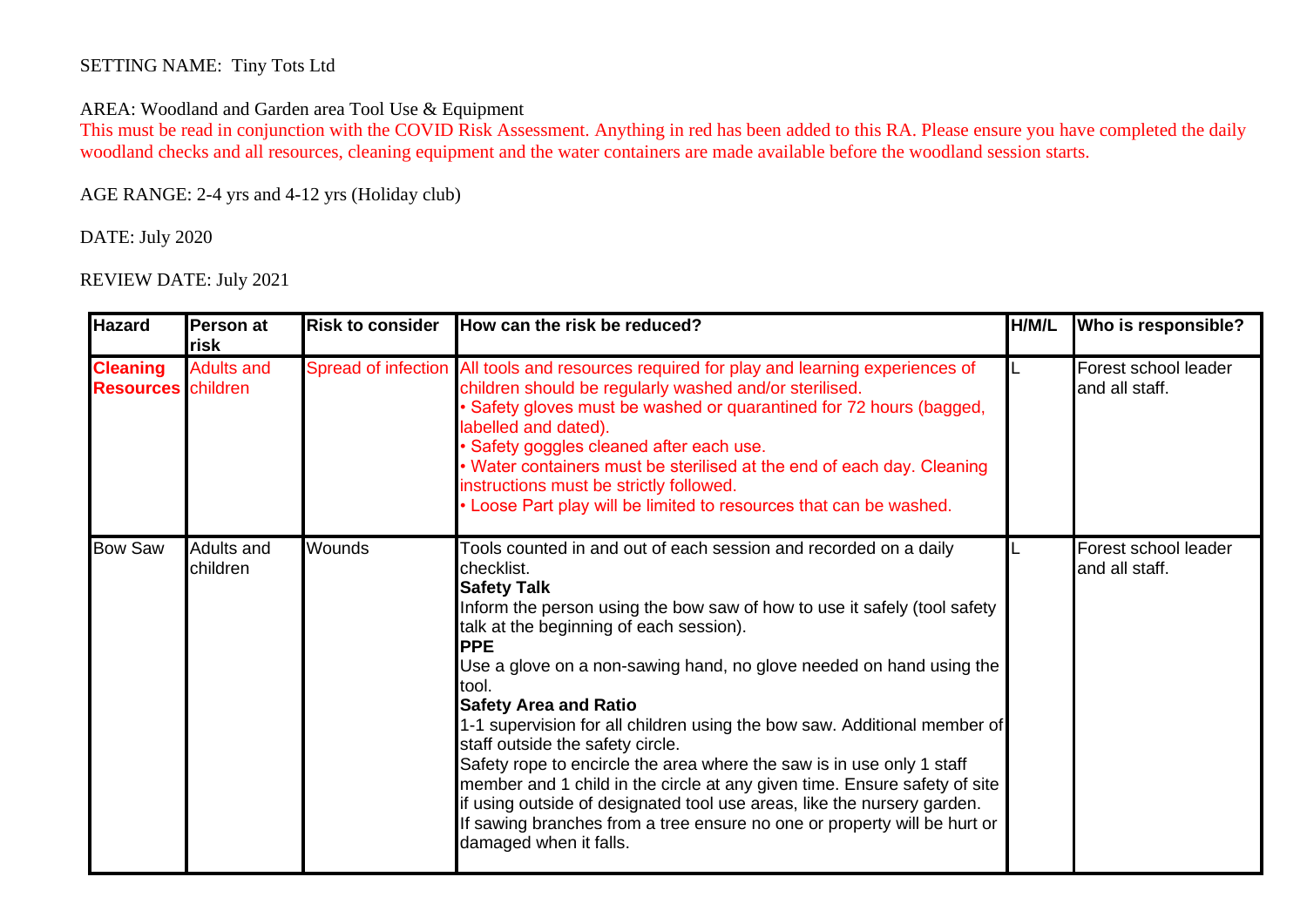|                  |                        |                       | First aider and first aid kit close by.                                                                                                                                                                                                                                                                                                                                                                                                                                                                                                                                                                                                                                                                                                                                                                                                                                                                                                                                                                                                                                                                                                                   |   |                                        |
|------------------|------------------------|-----------------------|-----------------------------------------------------------------------------------------------------------------------------------------------------------------------------------------------------------------------------------------------------------------------------------------------------------------------------------------------------------------------------------------------------------------------------------------------------------------------------------------------------------------------------------------------------------------------------------------------------------------------------------------------------------------------------------------------------------------------------------------------------------------------------------------------------------------------------------------------------------------------------------------------------------------------------------------------------------------------------------------------------------------------------------------------------------------------------------------------------------------------------------------------------------|---|----------------------------------------|
|                  |                        |                       | Keep tools stored away when not in use.                                                                                                                                                                                                                                                                                                                                                                                                                                                                                                                                                                                                                                                                                                                                                                                                                                                                                                                                                                                                                                                                                                                   |   |                                        |
| <b>Knives</b>    | Adults and<br>children | Wounds<br>Lacerations | Tools counted in and out of each session and recorded on a daily<br>checklist.<br><b>Safety Talk</b><br>Inform the person using the knives of how to use them safely (tool<br>safety talk at the beginning of each session). Remind others to stay out<br>of the safety rope area if they are not using a knife. Keep knife cover<br>on when not in use.<br><b>PPE</b><br>Use a glove on the non knife hand, no glove needed on the hand using<br>the knife.<br><b>Safety Area and Ratio</b><br>1-1 supervision for all children using a knife. Children using a knife to be<br>seated in the log circle area in the woodland. Safety rope to encircle the<br>area where the knife is in use only 1 staff member and 1 child in the<br>circle at any given time. Additional member of staff outside the safety<br>circle. Maintain a 'Blood bubble'. A blood bubble is one arm length plus<br>tool all around, so give enough space from others, double this if more<br>than one knife is being used. Hold knives to one side with the blade<br>away from the body.<br>First aider and first aid kit close by.<br>Keep tools stored away when not in use. | L | Forest school leader<br>and all staff. |
| Potato<br>Peeler | Adults and<br>children | Cuts and nips         | Tools counted in and out of each session and recorded on a daily<br>checklist.<br><b>Safety Talk</b><br>Inform the person using the potato peeler how to use it and go through<br>a tool safety talk at the beginning of the session.<br><b>PPE</b><br>Use a glove on the non peeler hand, and no glove needed on the hand<br>using the peeler.<br><b>Safety Area and Ratio</b><br>3-1 ratio supervision for early years children.<br>1-5 ratio supervision for children 5-11.<br>When using potato peelers, use within the log circle and to be seated<br>when in use. Safety rope to encircle the area where the peeler is in use.<br>First aider and first aid kit close by.                                                                                                                                                                                                                                                                                                                                                                                                                                                                           |   | Forest school leader<br>and all staff. |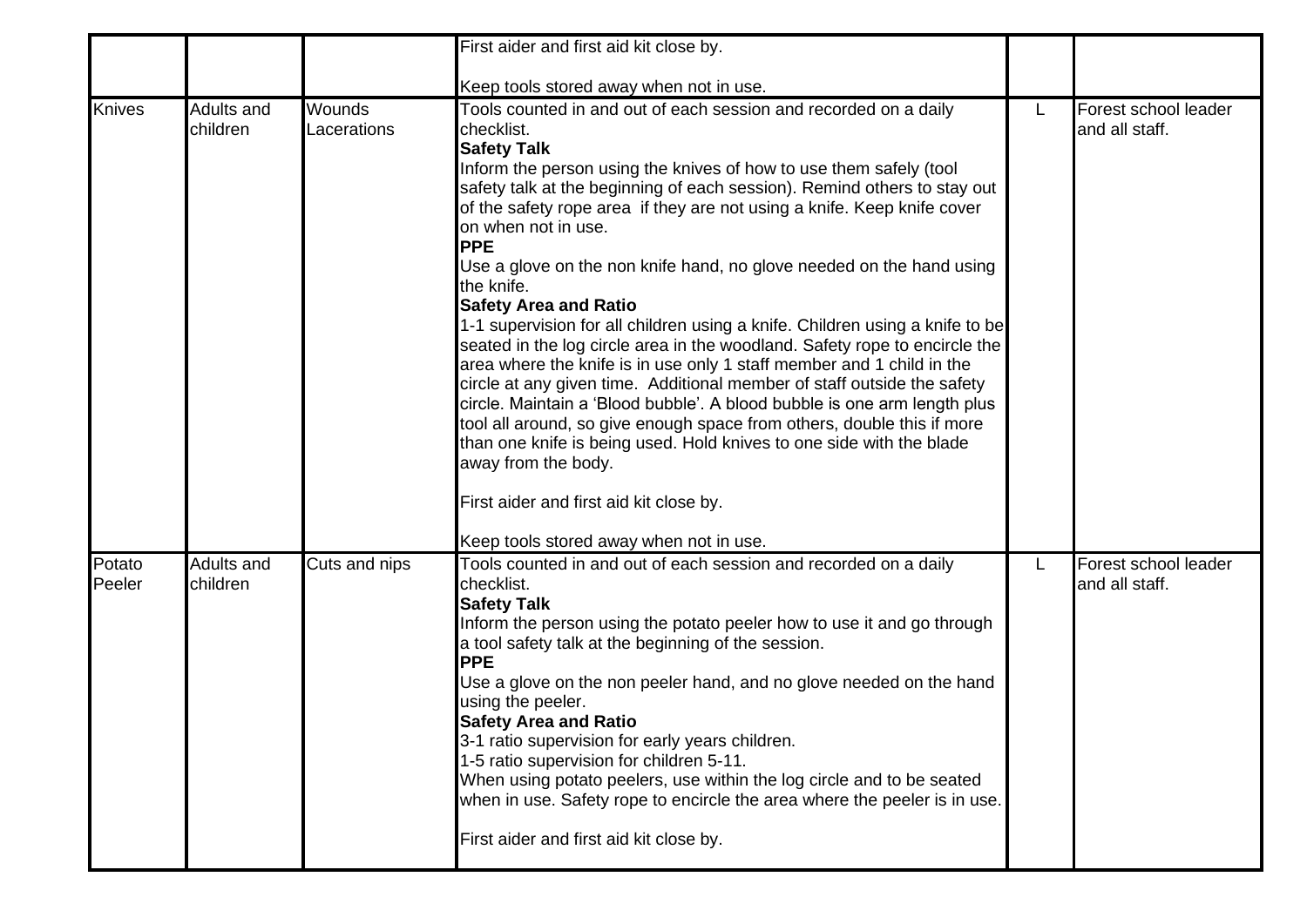|                                                                       |                        |                                                                                                              | Keep in a wooden box when not in use.                                                                                                                                                                                                                                                                                                                                                                                                                                                                                                                                                                                                                                                                                                  |   |                                        |
|-----------------------------------------------------------------------|------------------------|--------------------------------------------------------------------------------------------------------------|----------------------------------------------------------------------------------------------------------------------------------------------------------------------------------------------------------------------------------------------------------------------------------------------------------------------------------------------------------------------------------------------------------------------------------------------------------------------------------------------------------------------------------------------------------------------------------------------------------------------------------------------------------------------------------------------------------------------------------------|---|----------------------------------------|
| <b>Mallet</b>                                                         | Adults and<br>children | Bumps, grazes<br>and cuts                                                                                    | Tools counted in and out of each session and recorded on a daily<br>checklist.<br><b>Safety Talk</b><br>Inform the person using the mallets how to use them and go through a<br>safety talk at the beginning of the session.<br><b>PPE</b><br>No gloves needed for using a mallet.<br>Supervision<br>To be used in the designated tool area only. Supervision of young<br>children but older children can use to den build etc.<br>First aider and first aid kit close by.<br>Keep mallets in their box when not in use.                                                                                                                                                                                                               | L | Forest school leader<br>and all staff. |
| Loppers                                                               | Adults and<br>children | Cuts, trapped<br>fingers, drop on<br>toes, objects fall<br>from height if<br>cutting branches<br>from trees. | Tools counted in and out of each session.<br><b>Safety Talk</b><br>Inform the person using the loppers how to use them and go through a<br>safety talk at the beginning of the session.<br><b>PPE</b><br>No gloves needed, as both hands will be on the tool.<br>First aider and first aid kit close by.<br><b>Supervision</b><br>1-1 supervision with early years children.<br>1-2 supervision with holiday club children.<br>To be used in the designated tool area only. Remind others in the area<br>that the loppers are being used<br>If using loppers to cut down branches from a tree, ensure no one or<br>anyone's property will be hurt or damaged when the branch falls.<br>Keep tools in a safe tool area when not in use. | L | Forest school leader<br>and all staff. |
| Kelly kettle Adults and<br>hot water.<br>*Woodland<br><b>Fire Pit</b> | children               | Scalds/burns                                                                                                 | <b>Safety Talk</b><br>Safety talk at the beginning of the session.<br><b>Safety Area</b><br>Safety rope to encircle the area where the Kelly Kettle/fire pit is<br>situated. Children to remain outside the safety circle at all times and<br>seated.<br><b>PPE &amp; Safety Equipment</b>                                                                                                                                                                                                                                                                                                                                                                                                                                             |   | Forest school leader<br>and all staff. |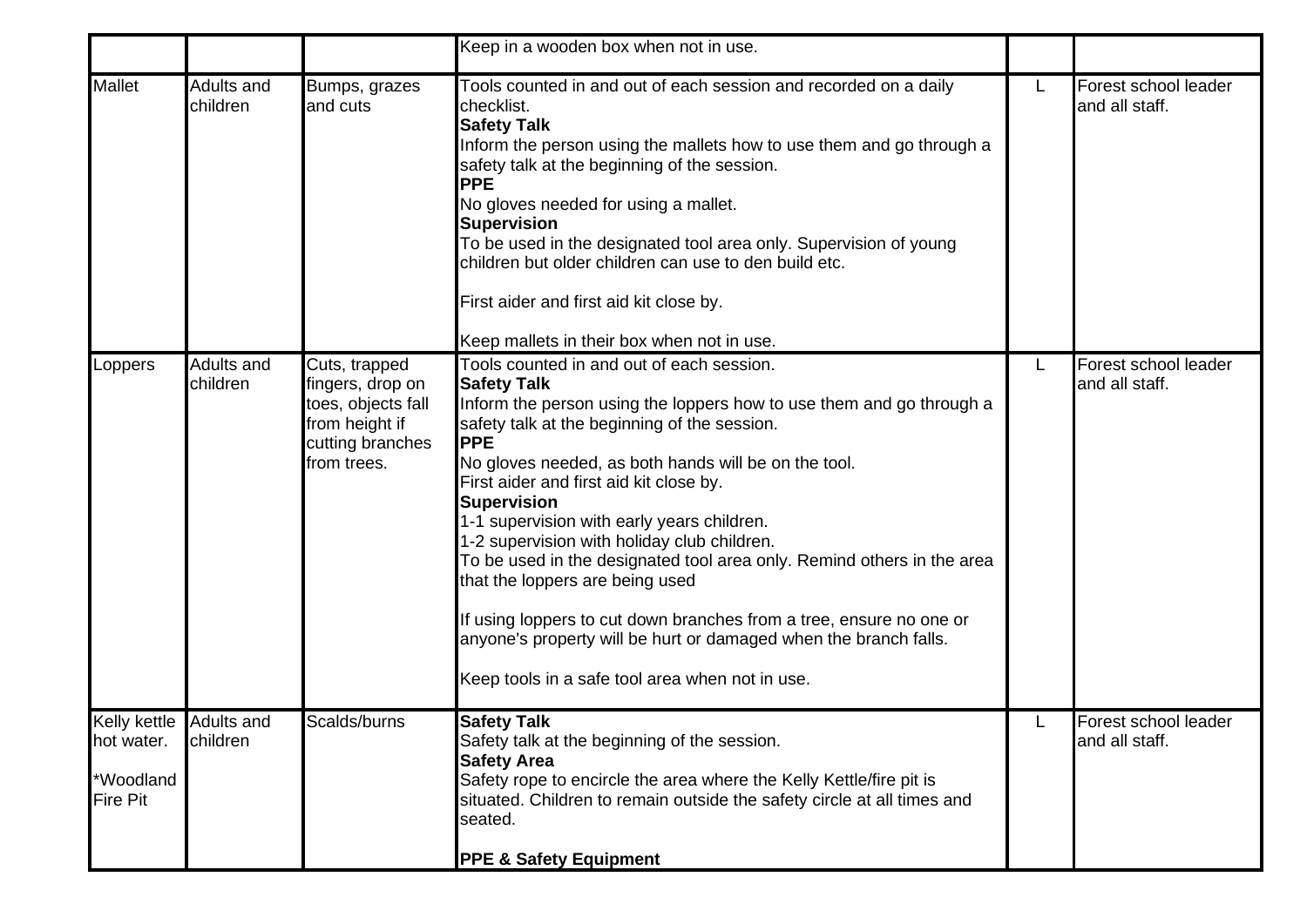|                  |                        |                                                  | Fire glove to be worn by the adult.<br>Fire Blanket.<br>Water container.<br><b>Supervision</b><br>1-1 supervision with early years children.<br>1-2 supervision with holiday club children.<br><b>Using the Kettle Safely</b><br>Have the air hole opposite the spout.<br>Do not leave the cork in the spout while heating the water.<br>Keep spout away from you to avoid hot splashes.<br>*Refer to Fire Pit Risk Assessment<br>THE KELLY KETTLE MUST NOT BE USED ON THE FIRE AS THIS<br><b>WILL DAMAGE IT.</b>                                                                                                                                                                              |   |                                        |
|------------------|------------------------|--------------------------------------------------|------------------------------------------------------------------------------------------------------------------------------------------------------------------------------------------------------------------------------------------------------------------------------------------------------------------------------------------------------------------------------------------------------------------------------------------------------------------------------------------------------------------------------------------------------------------------------------------------------------------------------------------------------------------------------------------------|---|----------------------------------------|
| Water<br>Carrier | Adults and<br>children | Contaminated<br>Water<br>Water borne<br>diseases | To avoid drinking contaminated water the water container must be<br>clearly labelled 'Drinking Water Only'. This MUST not be used for any<br>other liquids or activities.<br>The container must be sterilized<br>Wash the container daily with soap and water. This removes most<br>surface bacteria, but should be combined with other methods to ensure<br>complete sterilization.<br>1. Wash the container<br>Wash the container with an antibacterial soap and hot water.<br>Rinse in hot water to remove all the soap residue.<br>2. Weak Bleach Solution<br>Make a solution of 5 percent bleach and warm water. Soak<br>the container in the solution for about 10 minutes each<br>week. | L | Forest school leader<br>and all staff. |
| Hammers          | Adult and<br>Children  |                                                  | Tools counted in and out of each session and recorded on a daily<br>checklist.<br><b>Safety Talk</b><br>Inform the person using the hammers how to use them and go through<br>a safety talk at the beginning of the session.<br><b>PPE</b><br>Staff and children to wear eye protection<br>No gloves needed for using a hammer.                                                                                                                                                                                                                                                                                                                                                                |   | Forest school leader<br>and all staff. |